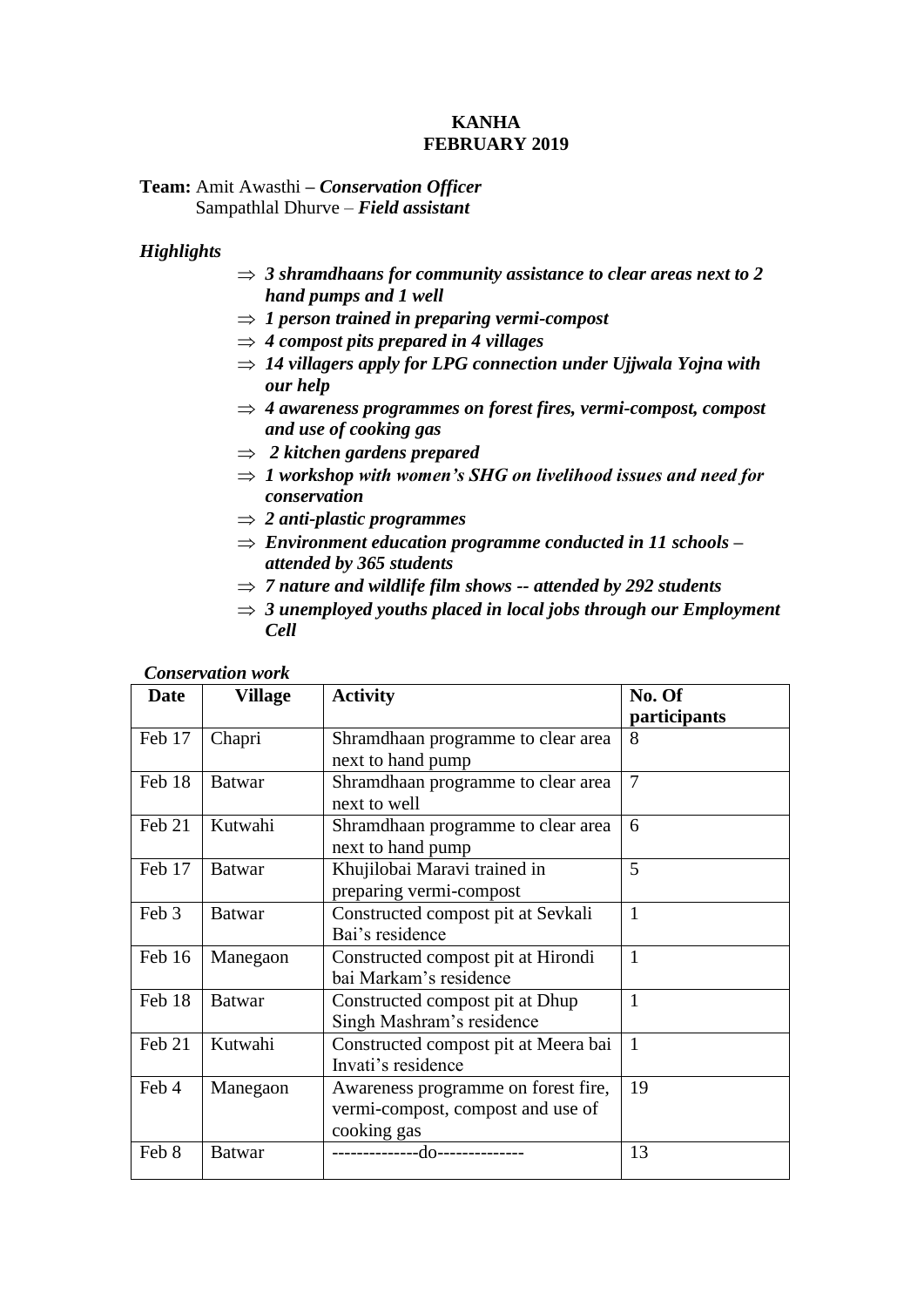| Feb 15 | Patpara  | -do-                                                            | 16             |
|--------|----------|-----------------------------------------------------------------|----------------|
| Feb 27 | Kutwahi  | -do-                                                            | 28             |
| Feb 5  | Chapri   | Prepared kitchen garden at Mathrabai<br>Thakur bai 's residence | 3              |
| Feb 25 | Manegaon | Prepared kitchen garden at Sumer<br>Singh Markam 's residence   | $\overline{A}$ |
| Feb 2  | Patpara  | Anti-plastic programme                                          | 10             |
| Feb 10 | Manegaon |                                                                 | 10             |

On February 17, Amit and Sampath led a team of 8 people in a programme to clear wild growth around a hand pump at Chapri. Growth of bushes and shrubs had proliferated around the well and access to the hand pump was affected. Our team, which comprised 2 youths and 4 women from the village, removed the wild growth and cleaned the area. Two similar programmes were organised at Batwar on February 17 and Kutwahi on February 21.



 *Chapri - Hand pump site before (left) and after our programme (right)*



 *Volunteers clear area around hand pump and dig a fresh soak pit*

Our team encourages organic farming as part of our strategy to reduce the impact of chemical fertilisers on fields adjoining prime wildlife areas. Part of our work includes assistance to villagers in setting up vermi-compost tanks and compost pits. On February 17, our team provided training on how to prepare vermi-compost to Khujilobai Maravi of Batwar village.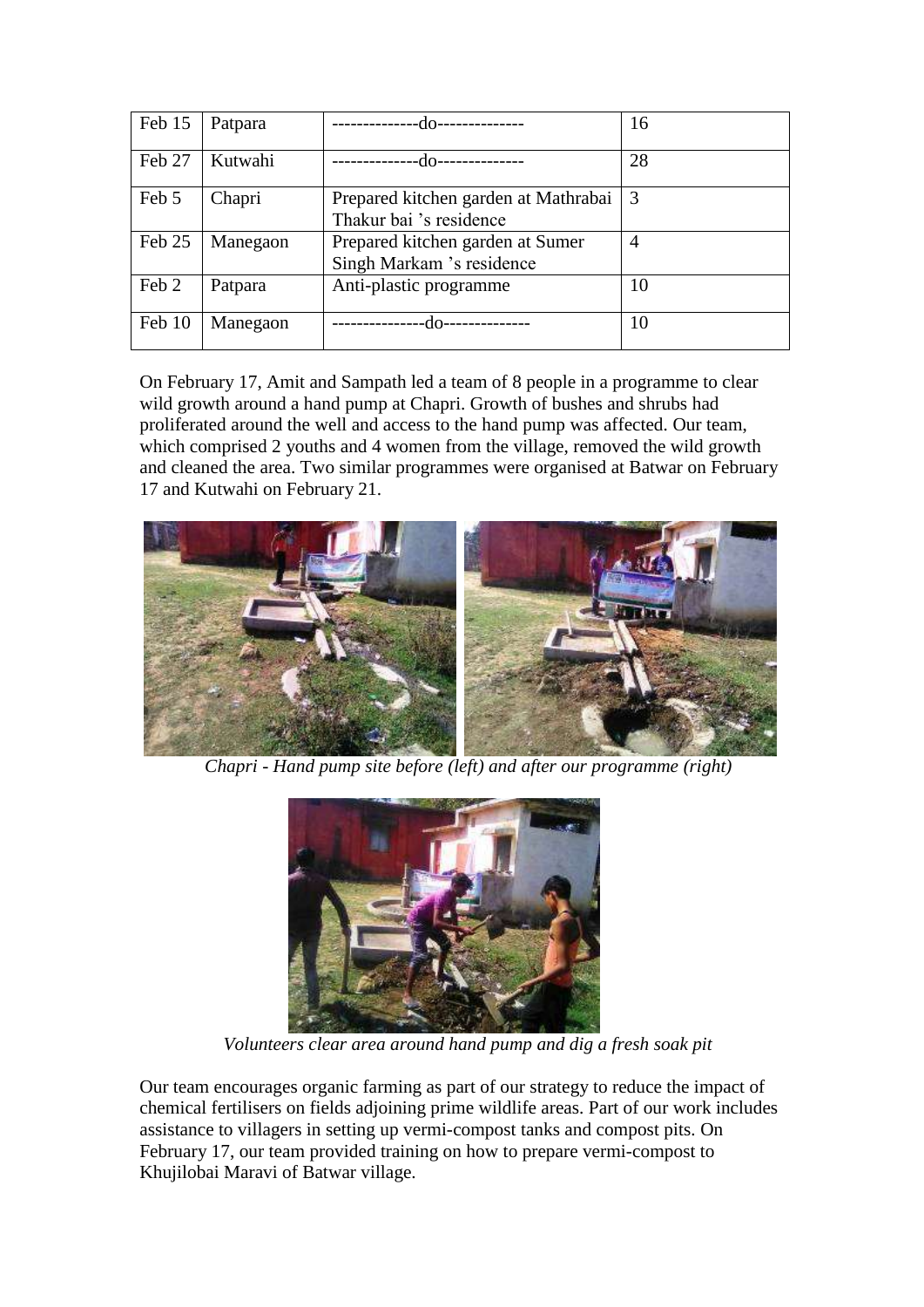

*Batwar - Vermi-compost tank set up with our assistance at Khujilobai Maravi*'s *house*

During February, we helped 4 villagers dig compost pits – Sevkali Bai of Batwar on February 3, Hirondi bai Markam of Manegaon on February 16 and Dhup Singh Mashram of Batwar on February 18 and Meera bai Invati of Kutwahi on February 21.



 *Manegaon - Compost pit built with our assistance at Hirondibai Markam's house*

During the month, we assisted 14 villagers in submitting applications for LPG connection under Ujjwala scheme. We helped them fill up the forms and submit the required the documents at the LPG distribution agency. They will get the LPG connections soon. Use of LPG will reduce demand for firewood and reduce the chances of human-wildlife conflict arising from instances of villagers venturing into forests for firewood.

We held 4 programmes during February to promote awareness about conservation in villages. Details are given in the above table.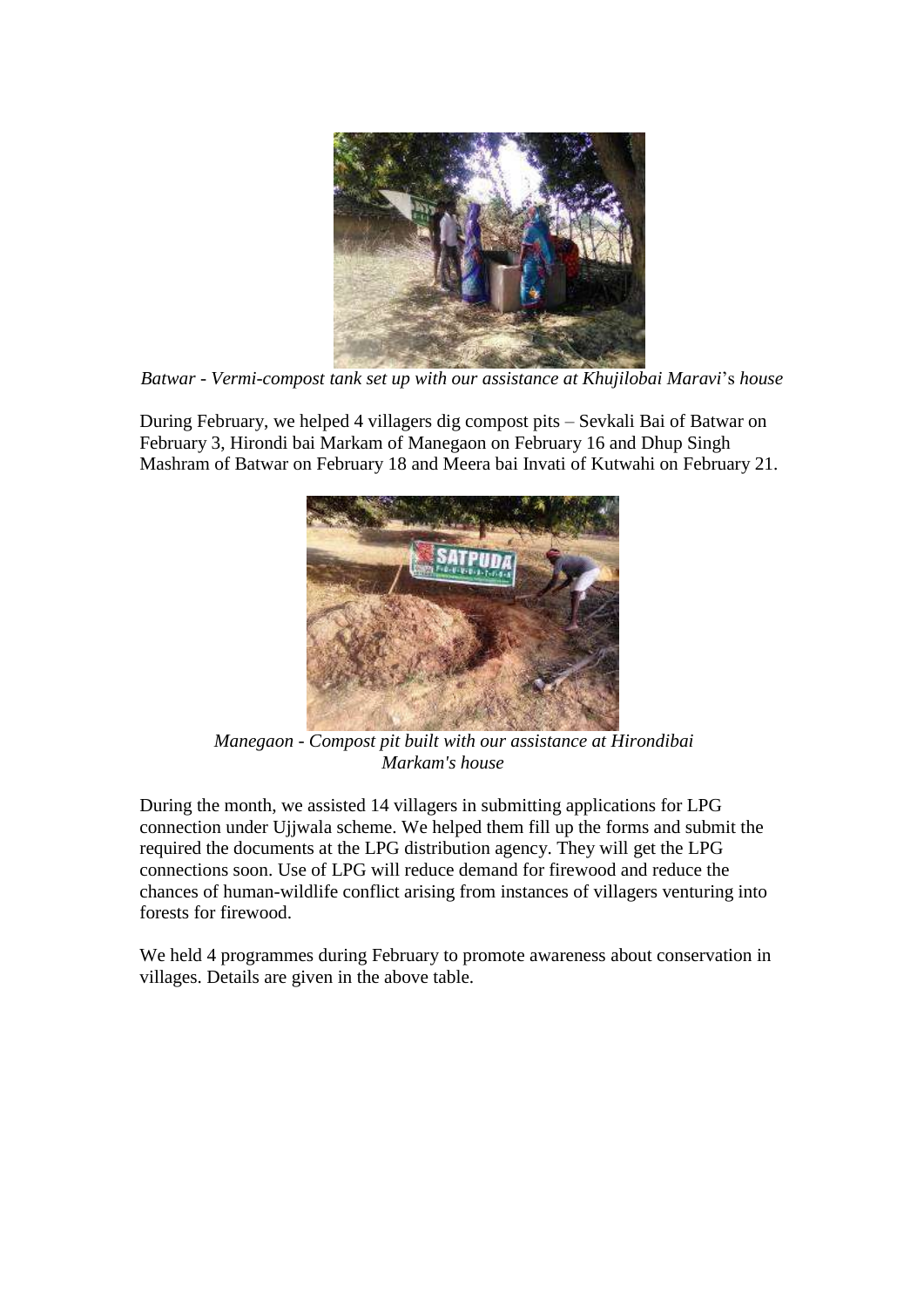

*Kutwahi– Amit Awasthi conducts awareness programme on LPG connection under Ujjwala scheme*

On February 2, our team organised an anti-plastic programme at Patpara. Amit and Sampath spoke to the villagers about the harmful impact of plastic/polythene on the environment and motivated them to remove such litter from the village. The team of villagers and students went around the village, collecting plastic and polythene litter/waste, which were then buried in a pit on the outskirts of the village. A similar anti-plastic programme was organised at Manegaon on February 10.



 *Patpara- Children collect plastic litter from village during our anti-plastic drive*

# *Education*

During the month, our team organized environment education programmes in 11 schools in the villages in our area of operations.

| S. no          | Date  | School                                  | Village    | Number of<br>participants |
|----------------|-------|-----------------------------------------|------------|---------------------------|
|                | Feb 1 | Government<br>Middle<br>School<br>(GMS) | Dhamangaon | 37                        |
| $\overline{2}$ | Feb 4 | Government<br>Primary<br>School (GPS)   | Chapri     | 31                        |
| 3              | Feb 6 | <b>GPS</b>                              | Sautiya    | 22                        |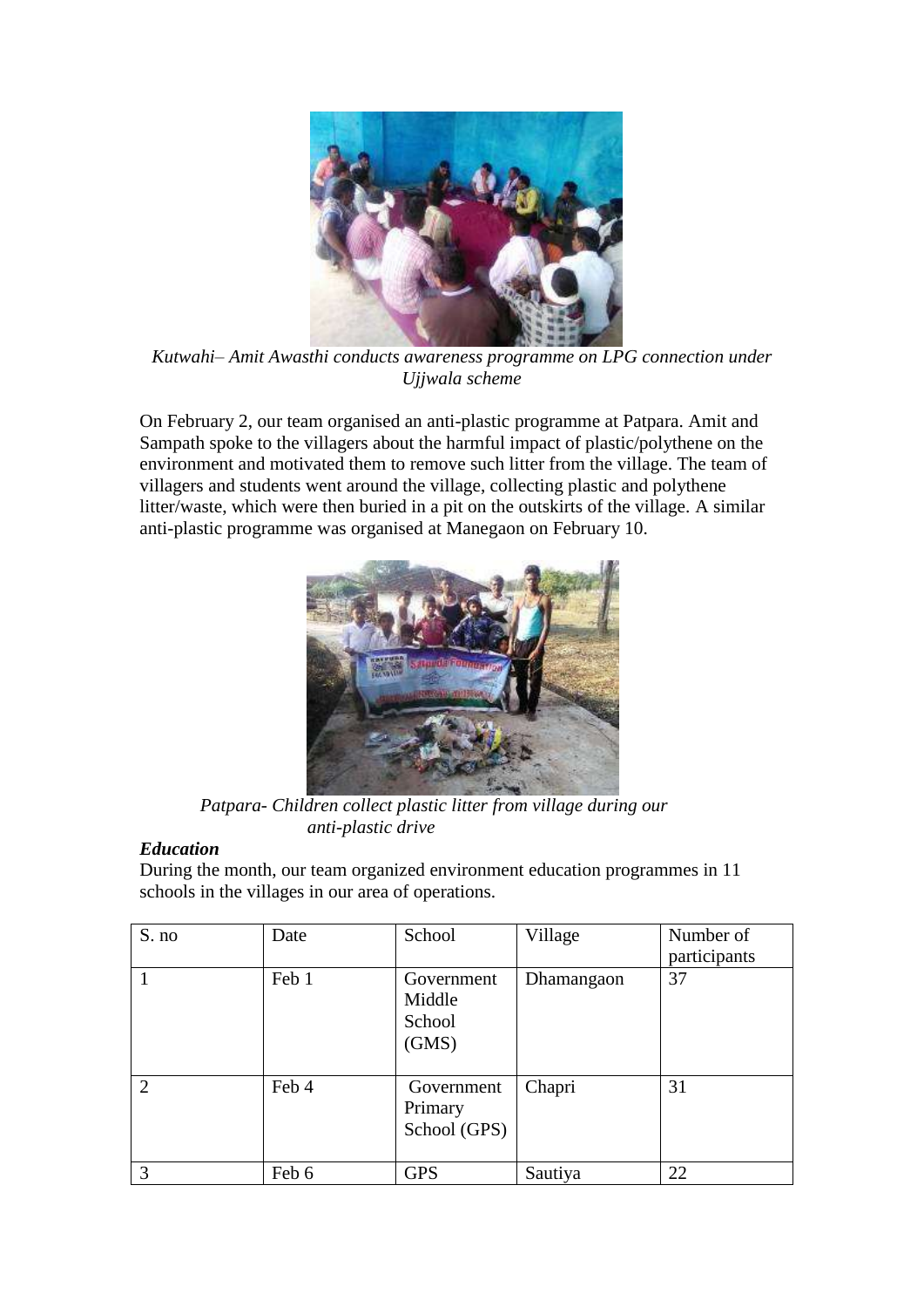| 4  | Feb 7  | <b>GPS</b>   | Kutwahi       | 36  |
|----|--------|--------------|---------------|-----|
| 5  | Feb 9  | Education    | Samaiya       | 21  |
|    |        | guarantee    |               |     |
|    |        | scheme       |               |     |
|    |        | school (EGS) |               |     |
| 6  | Feb 15 | <b>GMS</b>   | <b>Batwar</b> | 23  |
|    | Feb 18 | <b>EGS</b>   | Bhagpur       | 18  |
| 8  | Feb 19 | <b>GMS</b>   | <b>Batwar</b> | 25  |
| 9  | Feb 20 | <b>GMS</b>   | Manegaon      | 29  |
| 10 | Feb 25 | <b>GPS</b>   | Mocha         | 90  |
| 11 | Feb 27 | <b>GPS</b>   | Patpara       | 33  |
|    |        |              | <b>Total</b>  | 365 |



 *Samaiya- Sampathlal Dhurve conducts environment education programme in village school*

#### **Education van programme**

There were 7 film shows on nature and wildlife conservation in February.

| S. No.         | <b>Date</b> | <b>Village</b> | <b>Film name</b> | <b>Participants</b> |
|----------------|-------------|----------------|------------------|---------------------|
|                | February 11 | Chapri         | Land of Tigers   | 45                  |
|                |             |                | part-1           |                     |
|                |             | Kutwahi        | $- -d$ o $---$   | 52                  |
|                | February 12 | Dhamangaon     | $---do---$       | 54                  |
| $\overline{4}$ |             | Samaiya        | $--do---$        | 36                  |
|                |             | <b>Batwar</b>  | $--do---$        | 39                  |
| 6              | February 13 | Manegaon       | $--do---$        | 34                  |
|                |             | Patpara        | $-$ -do---       | 32                  |
|                |             |                | <b>Total</b>     | 292                 |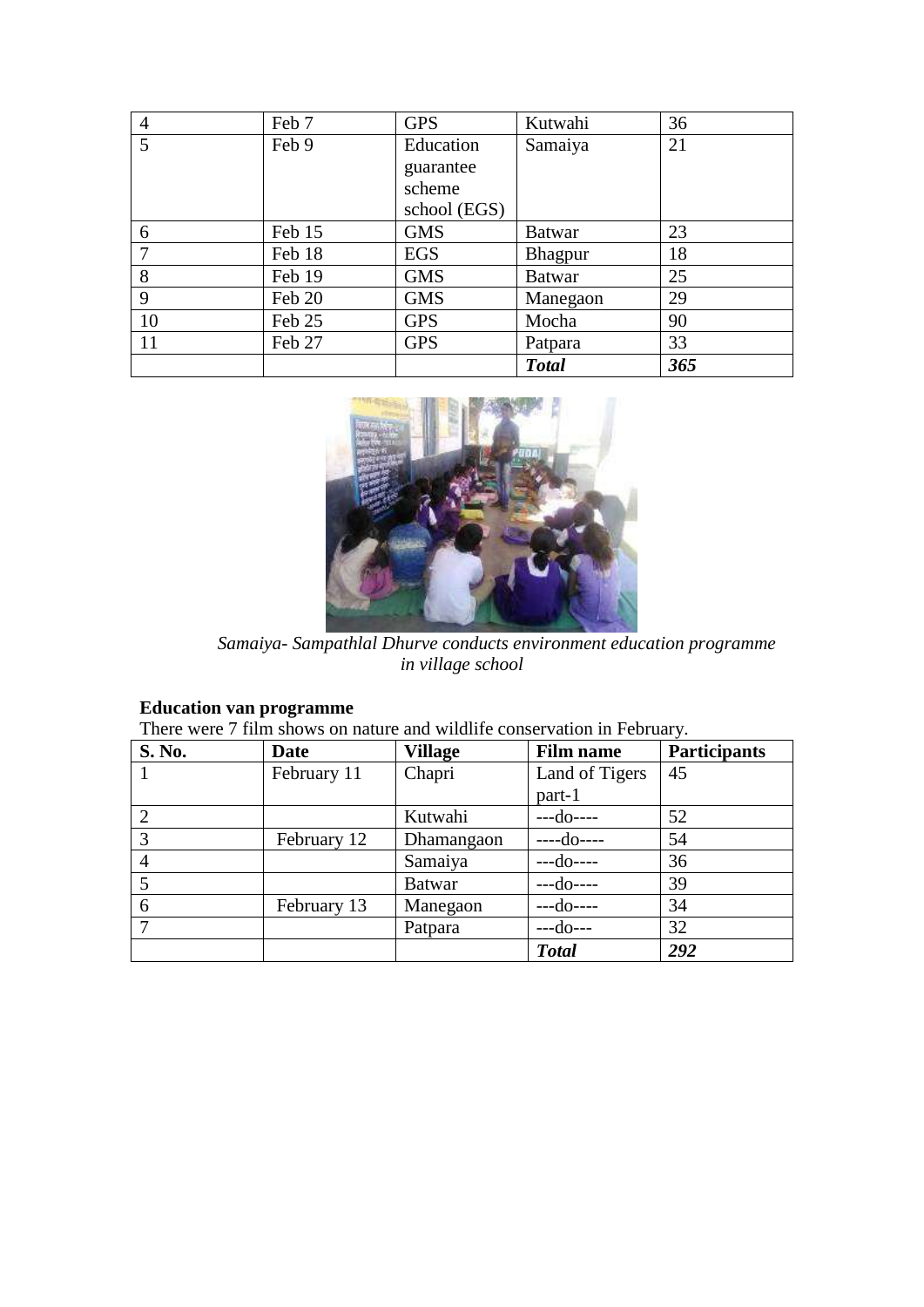

 *Batwar - Students watch film on nature and wildlife conservation*

# *Employment Cell*

We helped 3 youths get jobs during the month of February

| S.             | Date  | <b>Village</b> | <b>Name</b> | <b>Monthly</b> | <b>Education</b> | Age | Job        |
|----------------|-------|----------------|-------------|----------------|------------------|-----|------------|
| No.            |       |                |             | <b>Salary</b>  |                  |     |            |
|                |       |                |             | in             |                  |     |            |
|                |       |                |             | rupees         |                  |     |            |
| 1.             | Feb 8 | <b>Batwar</b>  | Pahal       | $4,000/-$      | 8 <sup>th</sup>  | 25  | Worker at  |
|                |       |                | Singh       | $+$ meals      | standard         |     | Kingfisher |
|                |       |                | Masram      |                |                  |     | Resort,    |
|                |       |                |             |                |                  |     | Mocha      |
| $\overline{2}$ | Feb   | Manegaon       | Sohanlal    | 3,800/         | $R^{th}$         | 24  | Worker at  |
|                | 16    |                | Markam      | $+$ meals      | standard         |     | Kanhatola  |
|                |       |                |             |                |                  |     | Resort,    |
|                |       |                |             |                |                  |     | Kutwahi    |
| $\overline{3}$ | Feb   | <b>Batwar</b>  | Suraj Uladi | $4,200/-$      | q <sup>th</sup>  | 25  | Worker at  |
|                | 17    |                |             | $+$ meals      | standard         |     | Taal       |
|                |       |                |             |                |                  |     | Resort,    |
|                |       |                |             |                |                  |     | Khatiya    |



 *Sohanlal Markam of Manegaon who got a job at Kanhatola Resort, Kutwahi, with our help*